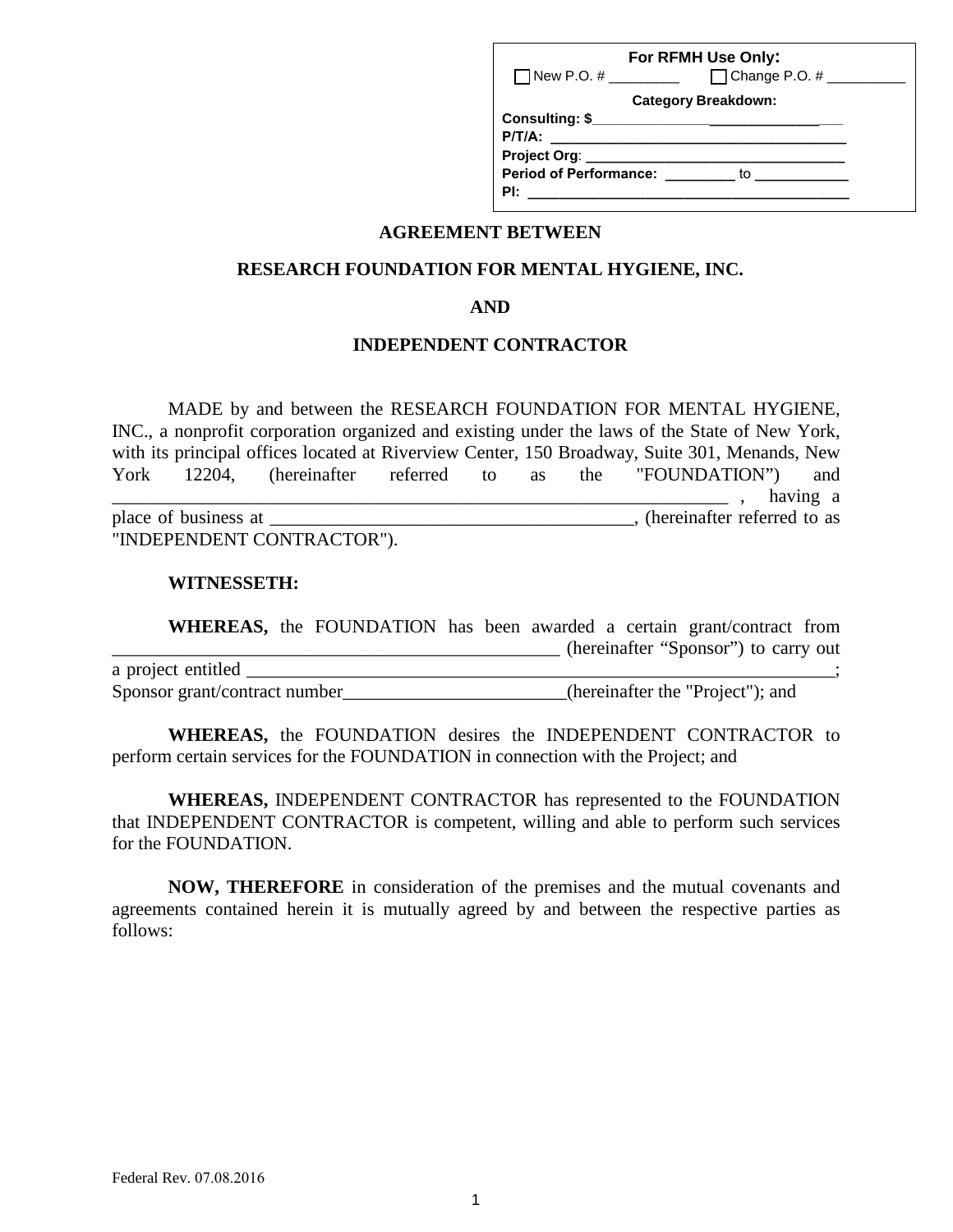## 1. **Scope of Work**

INDEPENDENT CONTRACTOR agrees to perform, as an independent contractor, and not as an agent or employee of the FOUNDATION, all of the services set forth in **Exhibit C** appended hereto and made a part hereof to the satisfaction of the FOUNDATION's Principal Investigator,

## 2. **Compensation**

In full and complete consideration of INDEPENDENT CONTRACTOR's performance hereunder, the FOUNDATION agrees to compensate INDEPENDENT CONTRACTOR \$ Dollars. The payments shall be in accordance with the rate and payment schedule in **Exhibit D.** 

## 3. **Term and Termination**

Unless sooner terminated as provided herein, this Agreement shall continue in full force and effect from \_\_\_\_\_\_\_\_\_\_\_\_\_\_\_\_\_\_ through \_\_\_\_\_\_\_\_\_\_\_\_\_\_\_\_. A final invoice must be submitted within sixty (60) days of the end of this Agreement. It is understood and agreed that the FOUNDATION may terminate this Agreement upon written notice, including email notification, addressed to INDEPENDENT CONTRACTOR at the address indicated herein, or such other address as INDEPENDENT CONTRACTOR may designate in writing, whenever the FOUNDATION determines, in its discretion, that such termination would be in the best interests of the FOUNDATION. FOUNDATION may terminate this Agreement immediately if the Grant between Sponsor and FOUNDATION is terminated.

 Upon notice of termination, INDEPENDENT CONTRACTOR shall immediately terminate work in progress and turn over to FOUNDATION all products, work in progress, reports and other data and information accumulated during the performance of services under this Agreement.

# 4. **Rights in Work Product**

INDEPENDENT CONTRACTOR agrees that material produced by INDEPENDENT CONTRACTOR hereunder shall be considered "work for hire" which shall be owned by FOUNDATION. INDEPENDENT CONTRACTOR agrees that INDEPENDENT CONTRACTOR shall not claim or assert any proprietary interest in any of the data or materials required to be produced or delivered by INDEPENDENT CONTRACTOR in the performance of INDEPENDENT CONTRACTOR'S obligation hereunder, and hereby assigns all rights, title and interest in said data and materials to FOUNDATION. INDEPENDENT CONTRACTOR warrants any material produced by INDEPENDENT CONTRACTOR hereunder shall be original except for such portion from copyrighted works as may be included with the permission of the copyright owners thereof, that it shall contain no libelous or unlawful statements or materials, and will not infringe upon any copyright, trademark, patent, statutory or other proprietary rights of others, and that INDEPENDENT CONTRACTOR will hold harmless the FOUNDATION from any costs, expenses and damages resulting from any breach of this warranty. INDEPENDENT CONTRACTOR further agrees not to publish, permit to be published, or distribute for public consumption, any information, oral or written, concerning the results or conclusions made pursuant to this Agreement without the prior written consent of the FOUNDATION. Notwithstanding the foregoing, INDEPENDENT CONTRACTOR will retain ownership of intellectual property included in deliverables to the extent that said intellectual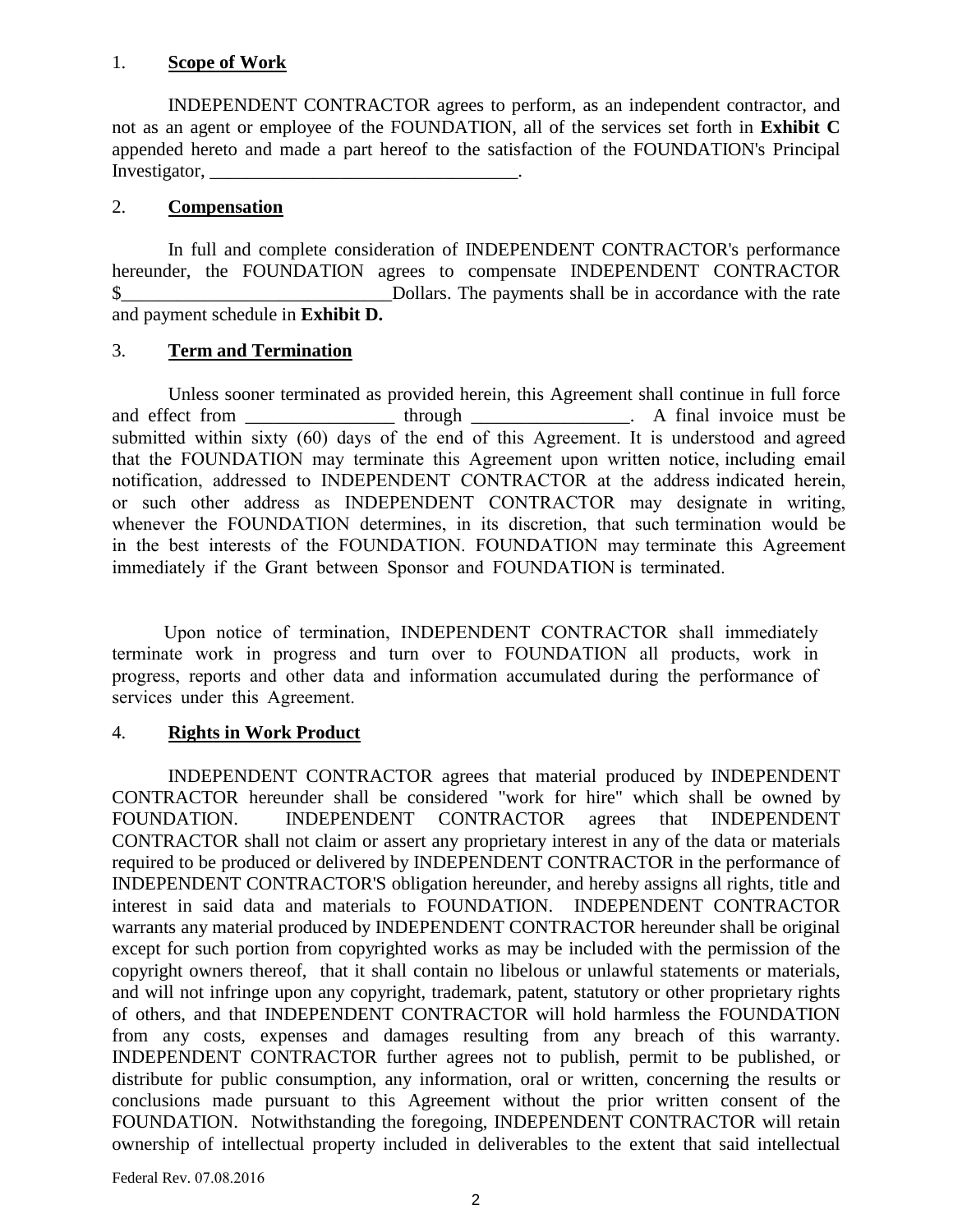property has been independently developed by INDEPENDENT CONTRACTOR without Research Foundation financial support. With respect to such INDEPENDENT CONTRACTOR owned intellectual property, INDEPENDENT CONTRACTOR hereby grants to FOUNDATION a royalty-free, nonexclusive license to use such intellectual property for purposes consistent with the FOUNDATION obligations under the grant or contract which funds this Project.

## 5. **Confidentiality**

INDEPENDENT CONTRACTOR agrees to hold in confidence all Confidential Information and agrees that it will not use any information for any purpose other than set forth in this Agreement. INDEPENDENT CONTRACTOR will take all reasonable steps to ensure its security. INDEPENDENT CONTRACTOR may disclose Confidential Information to its own employees assisting in the services under this Agreement, provided that such employees shall have agreed to be bound by the terms of this Agreement or have entered into an agreement of similar scope and obligations to protect the Confidential Information. All Confidential Information must be returned within thirty (30) days after FOUNDATION makes a written request for its return or at the conclusion of this Agreement.

## 6. **Assignment**

It is understood and agreed that the services to be rendered by INDEPENDENT CONTRACTOR are unique and that INDEPENDENT CONTRACTOR shall not assign, transfer, contract or otherwise dispose of INDEPENDENT CONTRACTOR's rights or duties hereunder, in whole or in part, to any other person, firm or corporation.

## 7. **Status of Parties**

The nature of the relationship which the INDEPENDENT CONTRACTOR shall have to the FOUNDATION pursuant to this Agreement shall be that of an independent contractor. In connection with its status as an independent contractor, INDEPENDENT CONTRACTOR hereby warrants that it is in compliance with all tax filing and similar requirements imposed on independent contractors, and acknowledges that it is solely responsible for paying income taxes, FICA taxes, and other taxes and assessments which arise from receipt of consulting payments under this Agreement. This Agreement shall not be construed to contain any authority either express or implied, enabling the INDEPENDENT CONTRACTOR to incur any expense or perform any act on behalf of the FOUNDATION.

## 8. **Entire Agreement**

This Agreement, including Exhibits, represents the entire agreement and understanding of the parties hereto and no prior writings, conversations or representations of any nature shall be deemed to vary the provisions hereof.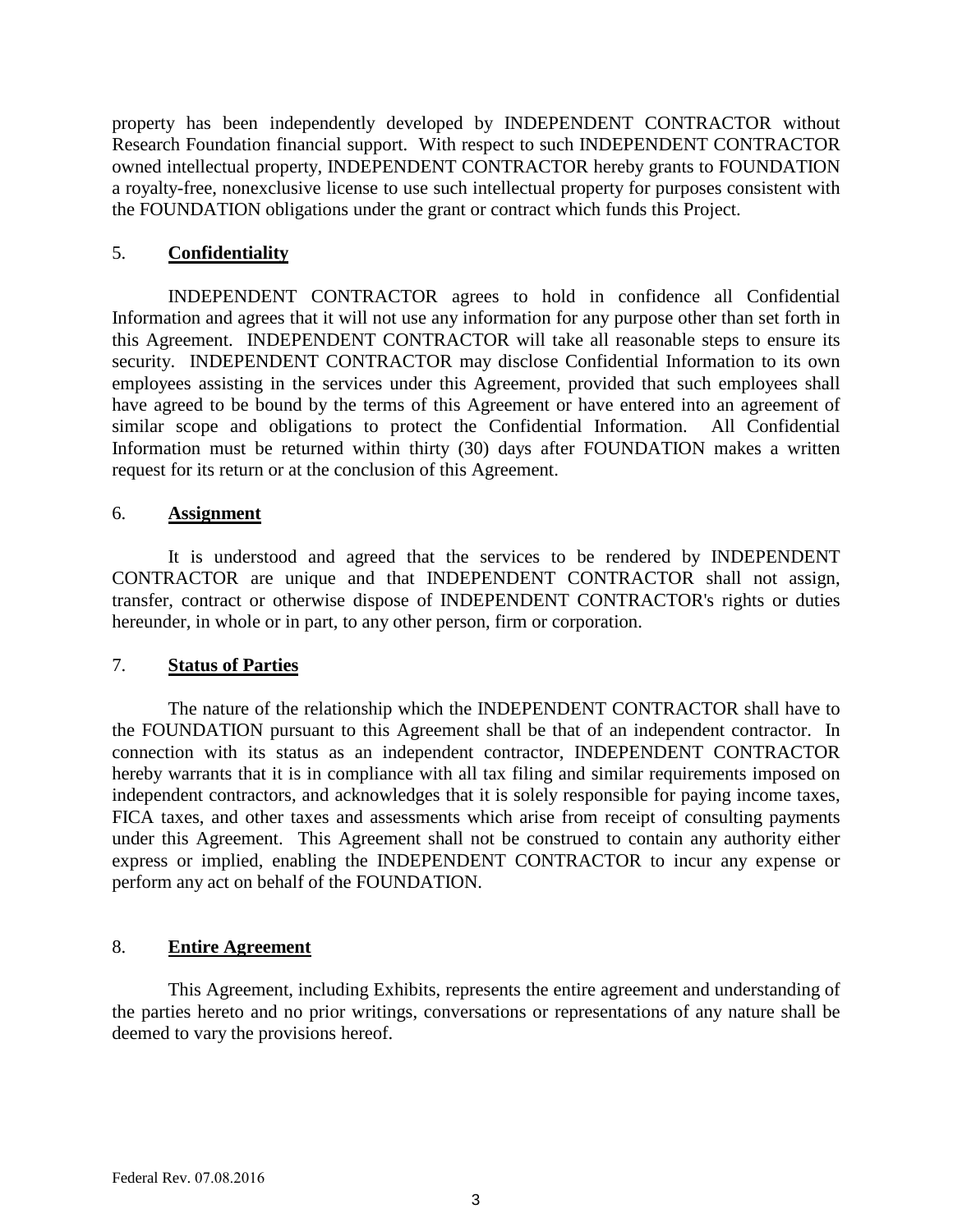## 9. **Compliance with Laws and Regulations: General Obligations**

a) In the performance of the work authorized pursuant to this Agreement, INDEPENDENT CONTRACTOR agrees to comply with all applicable laws and regulations, as well as policies of the Sponsor applicable to INDEPENDENT CONTRACTOR's performance hereunder, and the express terms of FOUNDATION's agreement with the Sponsor, which shall be deemed to be inserted herein, and this agreement shall be read and enforced between the parties as though all such provisions were included verbatim herein.

b) The INDEPENDENT CONTRACTOR certifies, by signing **Exhibit A** of this Agreement, that neither it nor its principals is presently debarred, suspended, proposed for debarment, declared ineligible, or voluntarily excluded from participation in this transaction by any Federal department or agency.

c) If applciable, the INDEPENDENT CONTRACTOR certifies, by signing **Exhibit** B of this Agreementthat he/she is informed of the RFMH Financial Conflict of Interest Policy and the obligation to complete training and submit an Investigator Financial Interests Disclosure Form.

d) The INDEPENDENT CONTRACTOR agrees to comply with Department of Health and Human Services Regulation, 45 CFR 46, regarding confidential data and research involving human subjects.

e) INDEPENDENT CONTRACTOR agrees to have a single audit made in accordance with the Uniform Guidance, 2 CFR Part 200 if it expends \$750,000 or more in federal funds during its fiscal year, except if it elects to have a program-specific audit conducted. INDEPENDENT CONTRACTOR may elect to have a program specific audit conducted if it expends federal funds only under one federal program and the program's laws, regulations, or grant agreements do not require a financial statement audit. Independent Contractor will provide notice of the completion of required audits and any adverse findings which impact this subaward as required by 2 CFR Parts 200.501 - 200.521, and will provide access to records as required by parts 200.336, 200.337, and 200.201 as applicable.

INDEPENDENT CONTRACTOR agrees to submit written notification to the FOUNDATION promptly following completion of the audit. The written notification must confirm that audits were conducted and filed timely, and whether there were any material issues or non-compliance, reportable internal control conditions, pass-through entity awards, related findings, or prior unresolved findings. INDEPENDENT CONTRACTOR expending \$750,000 or more in federal funds must submit the Data Collection Form for Reporting in addition to the written notification. INDEPENDENT CONTRACTOR understands it has the option of providing its own letter of written notification, or it may request and use the FOUNDATION's letter as a guide.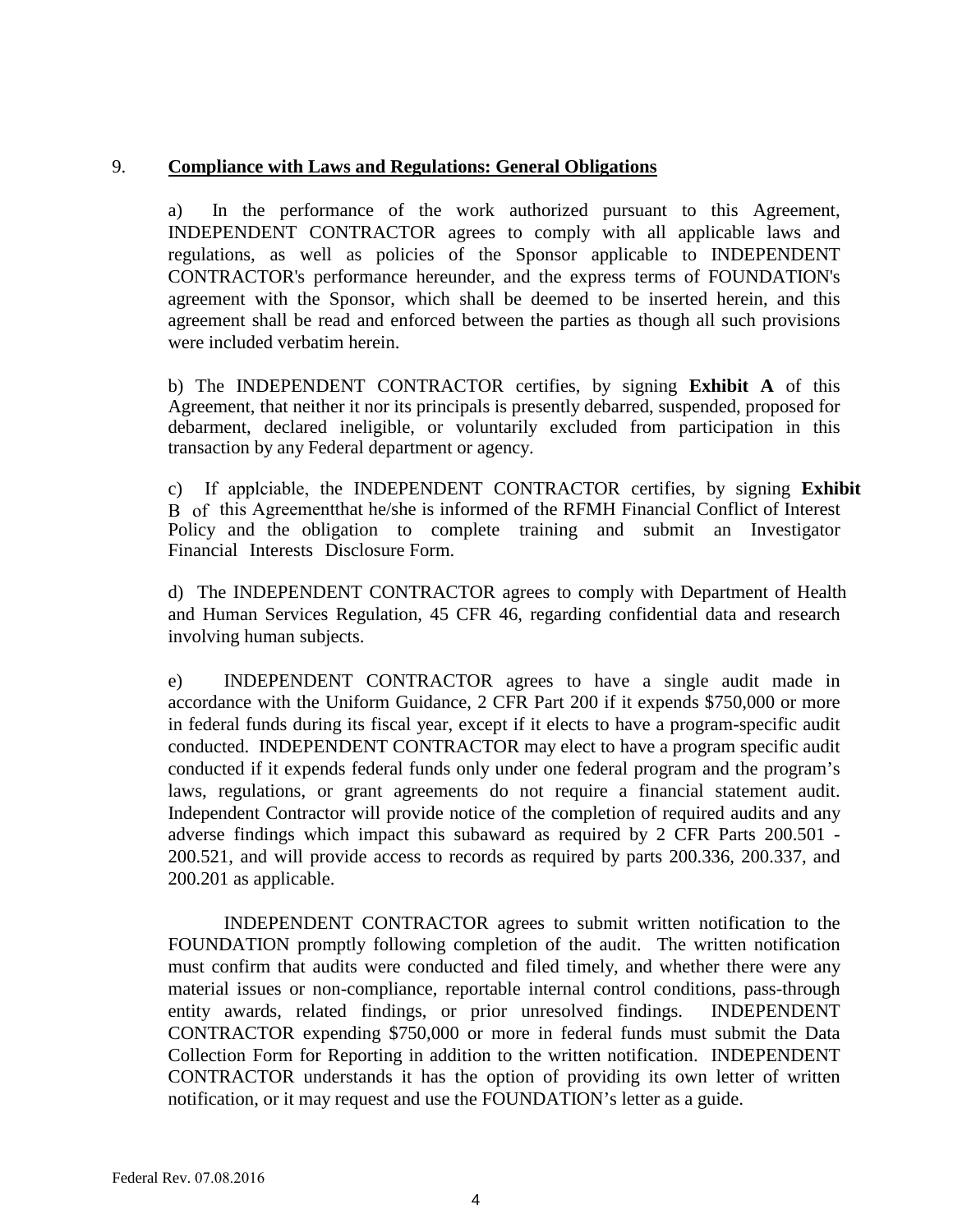INDEPENDENT CONTRACTOR agrees it will submit one copy of the reporting package described in the Uniform Guidance to the FOUNDATION when the "schedule of audit findings and questioned costs" discloses findings, or the "summary schedule of prior audit findings" reports findings related to the FOUNDATION. INDEPENDENT CONTRACTOR will inform the FOUNDATION of the corrective action that has been or will be taken for audit findings related to the FOUNDATION. In addition, INDEPENDENT CONTRACTOR will immediately inform the FOUNDATION of material operational weaknesses disclosed in audits performed after execution of this agreement.

INDEPENDENT CONTRACTOR understands that if, in the opinion of the FOUNDATION and/or Sponsor, it fails to comply with the audit requirements, appropriate sanctions may be imposed including, but not limited to, those in the Uniform Guidance, Section 200.338.

INDEPENDENT CONTRACTOR certifies that any penalties or expenditure disallowances imposed on the FOUNDATION resulting from instances of noncompliance with federal laws and regulations will be reimbursed by INDEPENDENT CONTRACTOR.

INDEPENDENT CONTRACTOR agrees to submit written notification, and the Data Collection Form for Reporting and the reporting package (if appropriate) to: The Research Foundation for Mental Hygiene, Inc., Attn: Controller, 150 Broadway, Suite 301, Menands, New York, 12204.

INDEPENDENT CONTRACTOR acknowledges if it expends less than \$750,000 a year in federal awards during its fiscal year it is exempt from Federal audit requirements for that year, except as noted in §200.503 Relation to other audit requirements, but records must be available for review or audit by appropriate officials of the Federal agency, FOUNDATION, and Government Accountability Office (GAO).

#### 10. **Indemnification**

INDEPENDENT CONTRACTOR will indemnify, defend and hold harmless FOUNDATION, New York State Office of Mental Health, and their respective trustees, directors, officers, agents and employees (collectively "Indemnitees"), against all suits, claims, demands or prosecutions, (hereinafter "Claim") that may be brought or instituted, and all judgments, damages, liabilities, court costs and expenses (including attorney's fees) arising out of INDEPENDENT CONTRACTOR's negligent acts or omissions relating to its performance hereunder or its willful misconduct.

#### 11**. Insurance Requirements**

INDEPENDENT CONTRACTOR shall not commence work under this Agreement until it has obtained, at its own expense, all the insurance required under this Agreement, and within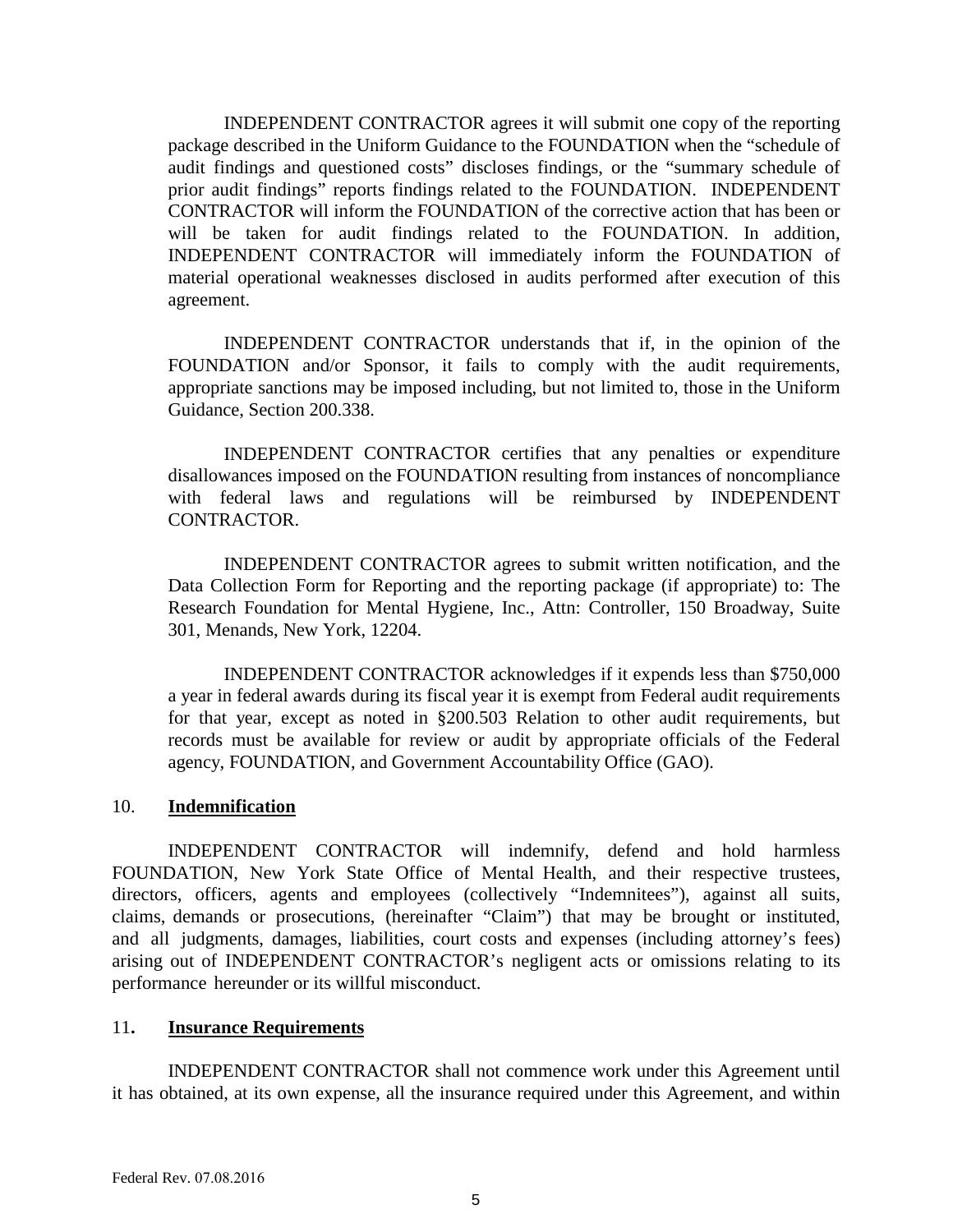the Scope of Work as provided for in Exhibit C, and such insurance has been approved by FOUNDATION.

- a) Workers' Compensation and Employers' Liability Insurance as required by law.
- b) Commercial General Liability Insurance with a combined personal injury, bodily injury (including death) and property damage limit of at least \$1,000,000 for each occurrence and \$3,000,000 in the aggregate.
- c) Professional Liability Insurance, including Medical Malpractice and Clinician's Liability: if INDEPENDENT CONTRACTOR or any of its employees are providing professional services under this Agreement, Professional Liability in an amount not less than \$1,000,000 for each wrongful act and \$3,000,000 in the aggregate.

## 12. **Modifications**

This Agreement may be changed, amended, modified or extended only by a writing duly executed by the respective parties hereto.

## 13. **Governing Law**

Regardless of the place of physical execution or performance this Agreement shall be construed according to the laws of the State of New York without regard to its conflict of laws provision, and shall be deemed to have been executed in the State of New York.

## 14. **Order of Precedence**

In the event of any inconsistency between clauses 1-13 of this Agreement, and the attached exhibits, the inconsistency should be resolved by giving precedence to clauses 1-13.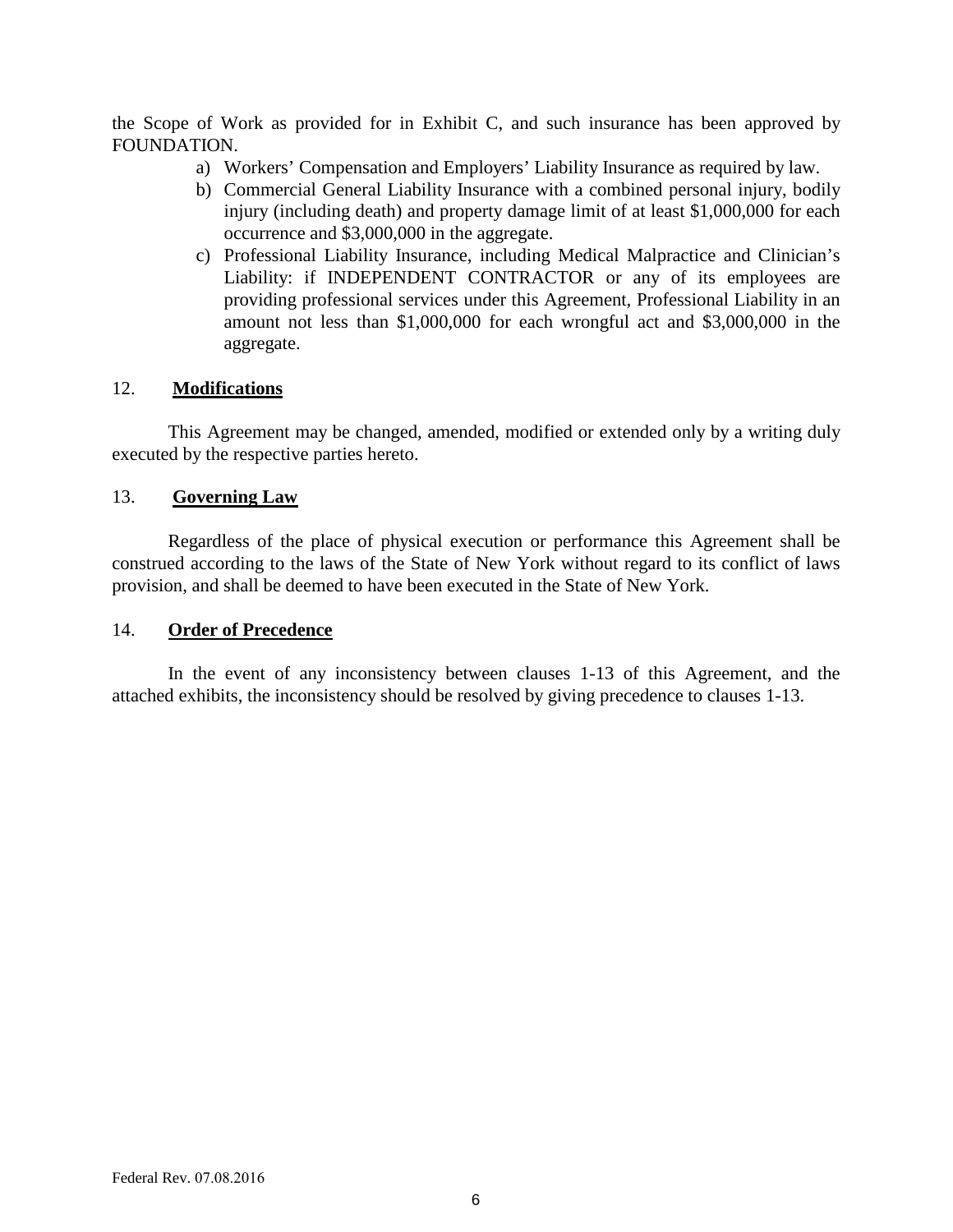**IN WITNESS WHEREOF,** the parties hereto have executed this Agreement to be effective on the Effective Date.

| <b>Research Foundation for</b><br><b>Mental Hygiene, Inc.</b> | <b>Independent Contractor</b> |
|---------------------------------------------------------------|-------------------------------|
| By                                                            | By                            |
|                                                               |                               |
| <b>Read and Agreed;</b>                                       |                               |
| <b>Principal Investigator</b>                                 | <b>Institutional Official</b> |
| By                                                            | By                            |
|                                                               |                               |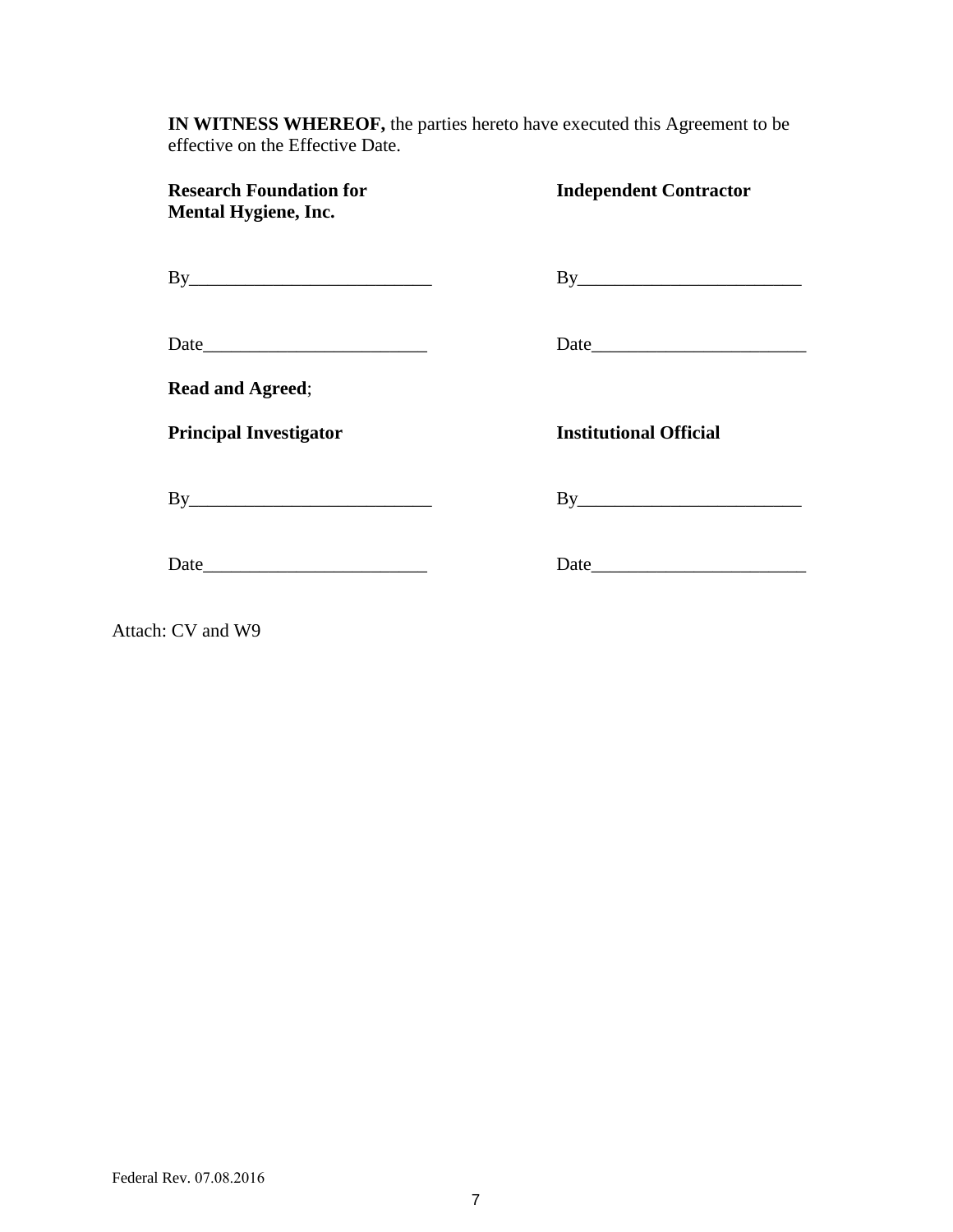## **Exhibit A**

Research Foundation for Mental Hygiene, Inc. Riverview Center, 150 Broadway, Suite 301 Menands, New York 12204

## **CERTIFICATION REGARDING DEBARMENT, SUSPENSION, AND OTHER RESPONSIBILITY MATTERS - LOWER TIER TRANSACTION**

**\_\_\_\_\_\_\_\_\_\_\_\_\_\_\_\_\_\_\_\_\_\_\_\_\_\_\_\_\_\_\_\_\_\_\_\_\_\_\_\_\_\_\_\_\_\_\_\_\_\_\_\_\_\_\_\_\_\_\_\_\_\_\_\_\_\_\_\_\_\_\_\_\_\_\_\_\_\_** 

\_\_\_\_\_\_\_\_\_\_\_\_\_\_\_\_\_\_\_\_\_\_\_\_\_\_\_\_\_\_\_\_\_\_\_\_\_\_\_\_\_\_\_\_\_\_\_\_\_\_\_\_\_\_\_\_\_\_\_\_\_\_\_\_\_\_\_\_\_\_\_\_\_\_\_\_\_\_

#### **PURPOSE**

Debarment and Suspension (Executive Orders 12549 and 12689). A contract award (see 2 C.F.R. § 180.220) must not be made to parties listed on the government wide Excluded Parties List System in the System for Award Management (SAM) www.sam.gov, in accordance with the OMB guidelines at 2 CFR 180 that implement Executive Orders 12549 (3 C.F.R. Part 1986 Comp., p. 189) and 12689 (3 C.F.R. Part 1989 Comp., p. 235), "Debarment and Suspension." The Excluded Parties List System in SAM contains the names of parties debarred, suspended, or otherwise excluded by agencies, as well as parties declared ineligible under statutory or regulatory authority other than Executive Order 12549.

This form requires you to certify that neither your firm nor principals of the firm are d listed on the government wide Excluded Parties List System in the System for Award Management (SAM).

## **CERTIFICATION**

- (1) The prospective lower tier participant certifies, by submission of this proposal, that neither it nor its principals is presently debarred, suspended, proposed for debarment, declared ineligible, or voluntarily excluded from participation in this transaction by any Federal department or agency.
- (2) Where the prospective lower tier participant is unable to certify to any of the statements in this certification, such prospective participant shall attach an explanation to this proposal.

Independent Contractor Authorized Signature Date

\_\_\_\_\_\_\_\_\_\_\_\_\_\_\_\_\_\_\_\_\_\_\_\_\_\_\_\_\_\_\_\_\_\_\_\_\_\_\_\_\_\_\_\_\_\_\_\_\_\_\_\_\_ \_\_\_\_\_\_\_\_\_\_\_\_\_\_\_\_\_\_\_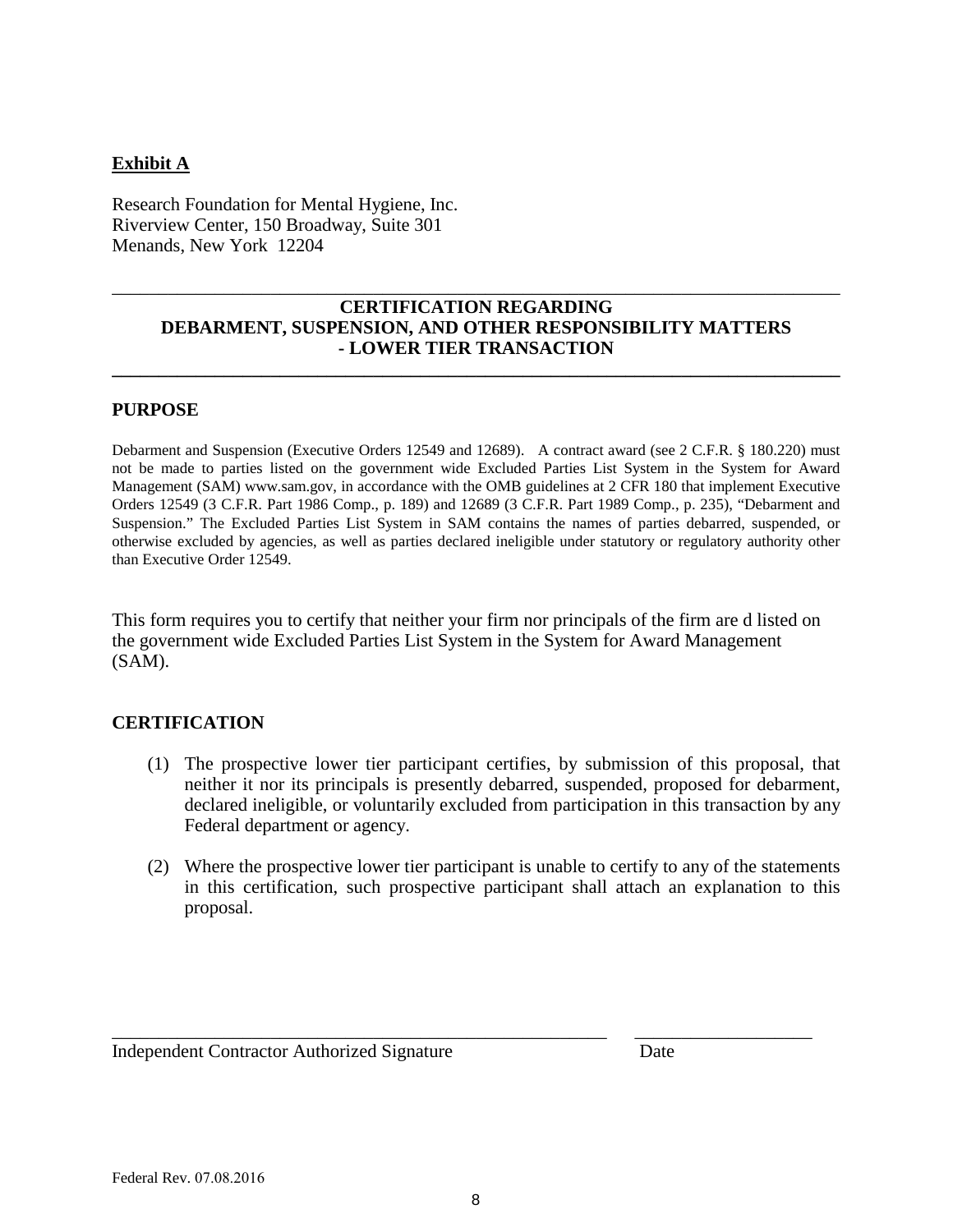## **Exhibit B**

# **FINANCIAL CONFLICT OF INTEREST Required:**  $\Box$  Yes  $\Box$  No

#### **Independent Contractor as faculty member or employee of an Academic Institution**

Academic Institution certifies that it has an enforced written Financial Conflict of Interest ("FCOI") policy that complies with the requirements of 42 CFR Part 50 or 42 CFR Part 94, as applicable. Academic Institution shall report to Research Foundation for Mental Hygiene, Inc. ("RFMH") any identified FCOI of Independent Contractor participating in the Project, and, for any FCOI that has not been eliminated, shall provide a FCOI report to RFMH that includes all of the information required by 42 CFR 50.605(b)(3). Independent Contractor shall make no obligations against the funds to be awarded under this Agreement until the Independent Contractor's financial disclosure has been reviewed, RFMH has been provided with a report of any FCOI, and Academic Institution has been notified that the required report has been made to PHS by RFMH. Throughout the term of this Independent Contractor Agreement, Academic Institution will report any newly identified FCOI or change(s) to previously identified FCOI to RFMH within 45 days of their identification/disclosure, in accordance with the provisions of this paragraph.

Academic Institution:

| Authorized Institution Official: Print name: |             |
|----------------------------------------------|-------------|
|                                              |             |
| Independent Contractor:                      | Print name: |
|                                              | Signature:  |

**OR**

#### **Independent Contractor: individual status**

Independent Contractor certifies that he/she will adhere to the Research Foundation for Mental Hygiene, Inc. ("RFMH") Financial Conflict of Interest ("FCOI") Policy and procedures (http://corporate.rfmh.org/research\_compliance/index.asp?page=fcoi\_intro ) contact the contact of the contact of the specific procedures and documentation instructions.

Independent Contractor will disclose to RFMH their financial interests, and those of their spouse and dependent children, that reasonably appear to be related to the Independent Contractor's work for RFMH*.* Such reports will be filed with RFMH in a timely manner to permit RFMH to carry out its review, management and reporting obligations. Independent Contractor disclosures shall be made to RFMH prior to execution of this Agreement. Independent Contractor will subsequently comply with RFMH's management plan to ensure that any FCOI is managed, reduced, or eliminated. Independent Contractor shall make no obligations against the funds to be paid under this Agreement until any FCOI is managed, reduced, or eliminated in accordance with this paragraph and any required reports have been made to PHS by RFMH. Throughout the term of this Agreement, Independent Contractor will report any new disclosure(s) or change(s) to existing disclosure(s) to RFMH within 5 business days of their identification/disclosure.

| <b>Independent Contractor:</b> | Print name: |
|--------------------------------|-------------|
|--------------------------------|-------------|

Signature: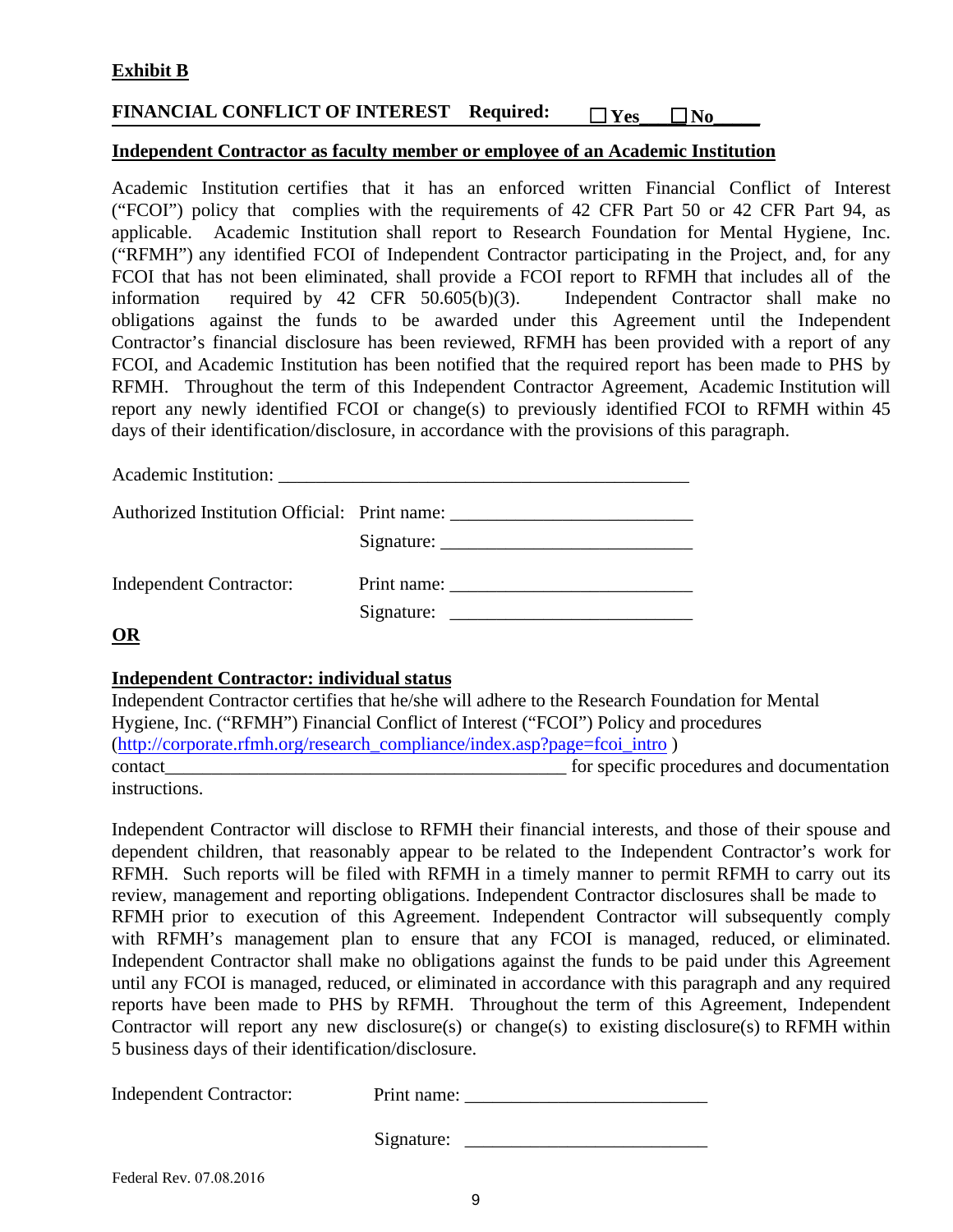# **Exhibit C**

Scope of Work